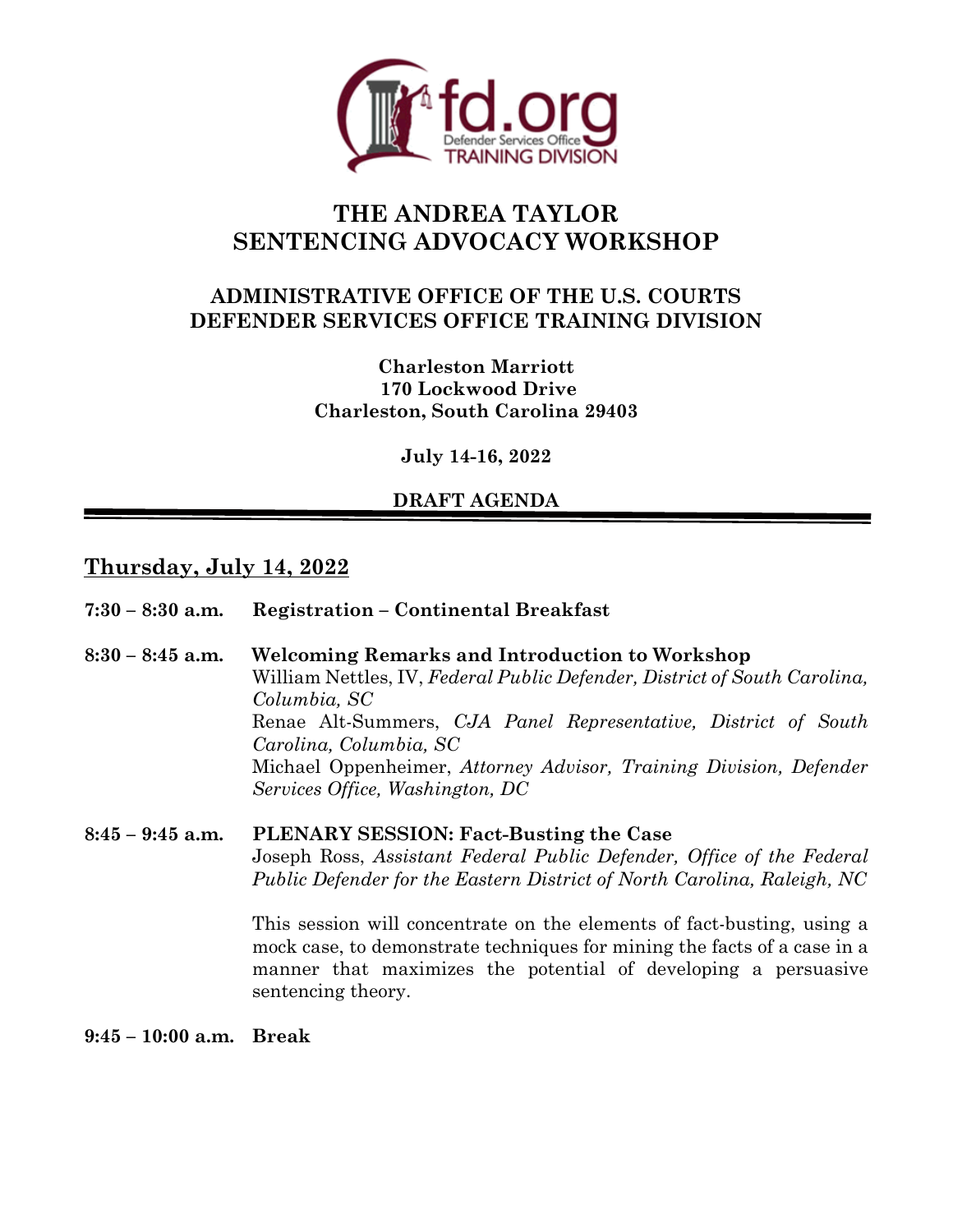# **10:00 a.m. – WORKSHOP SESSION I**: **Fact-Busting the Case**

 **12:00 p.m.**

Participants will meet with their small group facilitators to fact-bust their own cases as a basis for developing persuasive sentencing theories and themes.

**Small groups assignments will be posted at the registration desk.** 

**12:00 – 1:15 p.m. Lunch - On Your Own**

#### **1:15 – 3:00 p.m. PLENARY SESSIONS: Importance of Mitigation**

**Getting to Know Your Client & Interviewing for Mitigation** Cameron Blazer, *Esq*., *Blazer Law Firm*, *Mount Pleasant*, *SC*

Who am I representing? How do I distinguish her from the hundreds of other clients the court is sentencing? How do I discover and develop the information necessary to tell my client's mitigation story? This session will discuss critical components of an effective mitigation investigation, including gathering records and interviewing considerations, with a focus on cultural competency concerns.

### **Locating and Analyzing Mitigation Documents**

Luli Buxton, *Mitigation Specialist, Federal Defender Services for the Eastern District of Wisconsin, Milwaukee, WI* Dana Harrison, *Mitigation Specialist, Office of the Federal Public Defender for the Eastern District of Arkansas, Little Rock, AR*

This session will provide an overview of the importance of records in developing mitigation evidence. Records are inherently credible because objective, neutral professionals created them long before the client faced criminal charges. They reveal sensitive information that clients and their family members are reluctant to disclose -- and sometimes information that the client and their family members know nothing about.

**3:00 – 3:15 p.m. Break**

### **3:15 – 4:45 p.m. WORKSHOP SESSION II: Interviewing for Mitigation/Records Collection**

Attendees will divide into small breakout groups to practice their mitigation interviewing skills and identify records needed in their cases.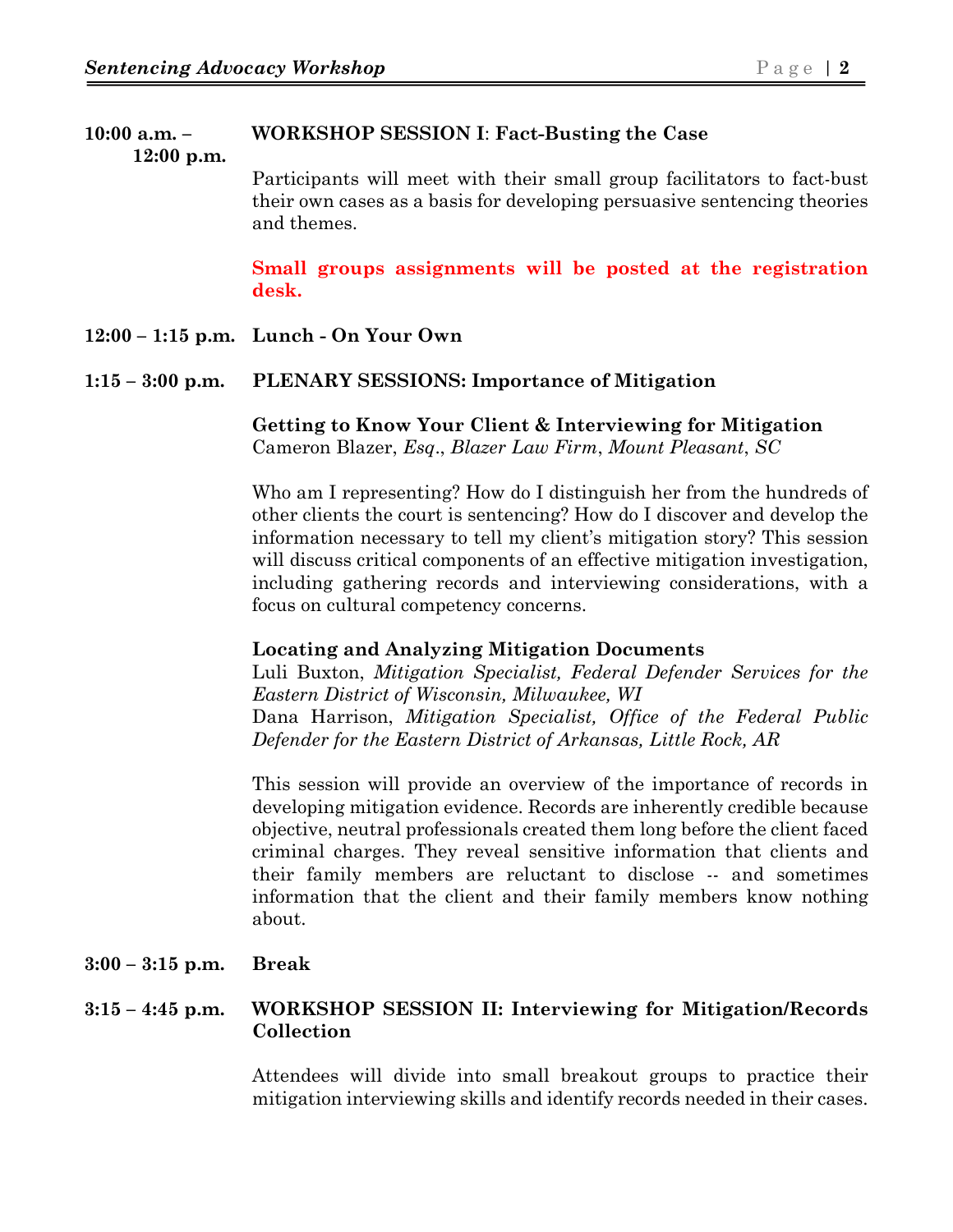### **4:45 – 5:45 p.m. PLENARY SESSION: Developing Persuasive Theories and Themes/Storytelling**

Fredilyn Sison, *Assistant Federal Defender, Training Coordinator & Director, Office of the Federal Public Defender for the Western District of North Carolina, Asheville, NC*

Having a theory for sentencing and supporting themes is critical to your organization of the case and forms the basis of your sentencing story. This session will define a theory and theme, and will address how to develop theories and themes and weave them into your story of mitigation for sentencing. It will also discuss the elements of storytelling and how to effectively use storytelling to make a compelling argument at sentencing.

**5:45 p.m. Adjourn for the Day**

# **Friday, July 15, 2022**

**7:30 – 8:30 a.m. Continental Breakfast**

### **8:30 – 10:30 a.m. WORKSHOP SESSION III**: **Theories and Themes/Storytelling**

Attendees will divide into small breakout groups where Group Leaders will facilitate the process of applying theories, themes, and storytelling techniques to the facts of each attendee's own case.

#### **10:30 – 10:45 a.m. Break**

- **10:45 a.m. WORKSHOP SESSION III**: **Theories and Themes/Storytelling 12:00 p.m. (cont.)**
- **12:00 1:15 p.m. Lunch On Your Own**
- **1:15 2:30 p.m. PLENARY SESSION: Persuasive Writing** Fredilyn Sison, *Assistant Federal Defender, Training Coordinator & Director, Office of the Federal Public Defender for the Western District of North Carolina, Asheville, NC*

This session will provide persuasive writing techniques to advance the sentencing theory using the facts of the mock case**.** 

**2:30 – 2:45 p.m. Break**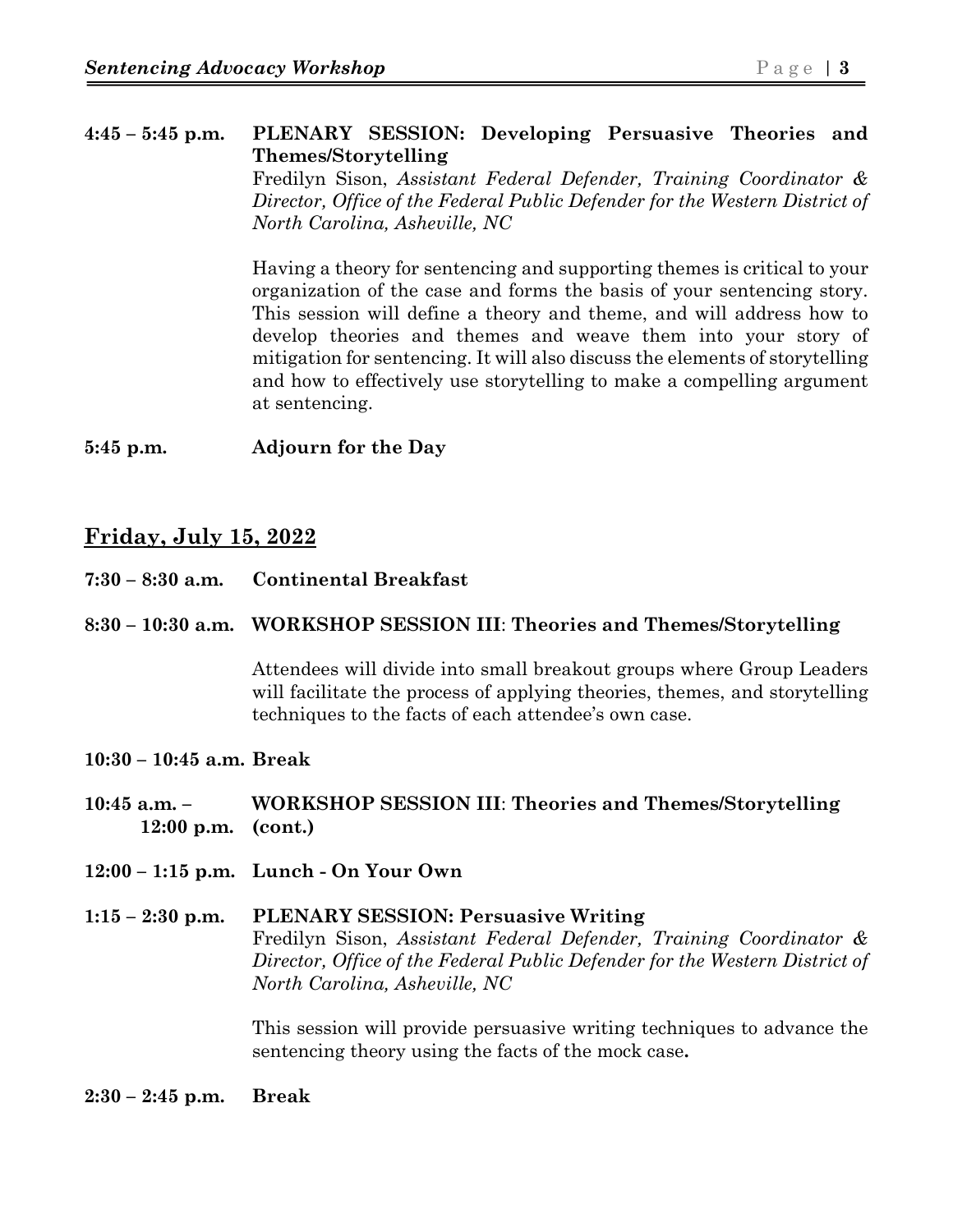#### **2:45 – 4:00 p.m. WORKSHOP SESSION IV**: **Persuasive Writing**

Attendees will divide into small breakout groups and apply storytelling and persuasive writing techniques to the facts of their own cases. Each attendee will write the first two to three paragraphs of their sentencing memorandum, in a persuasive fact-based manner. Participants will receive feedback on their work and rewrite their memorandum based on feedback received.

**4:00 – 4:15 p.m. Break**

**4:15 – 5:30 p.m. WORKSHOP SESSION IV**: **Persuasive Writing (cont.)** 

**5:30 p.m. Adjourn for the Day**

# **Saturday, July 16, 2022**

- **7:30 8:30 a.m. Continental Breakfast**
- **8:30 9:30 a.m. PLENARY SESSION: Persuasive Sentencing Hearings** Amy H. Rubin, *Managing Attorney, Federal Defenders of Eastern Washington and Idaho, Spokane, WA*

This session will discuss how to persuasively tell the client's story at the sentencing hearing. It will examine factors to consider in making decisions about what to present and how to conduct the hearing.

**9:30 – 9:45 a.m. Break**

#### **9:45 – 10:45 a.m. WORKSHOP SESSION V**: **Persuasive Sentencing Hearings**

Attendees will divide into small breakout groups where they will discuss how each participant anticipates how they will conduct the sentencing hearing in their own case. Emphasis will be placed on the ideas developed in the morning plenary.

- **10:45 11:00 a.m. Break**
- **11:00 a.m. WORKSHOP SESSION V**: **Persuasive Sentencing Hearings 12:15 p.m. (cont.)**